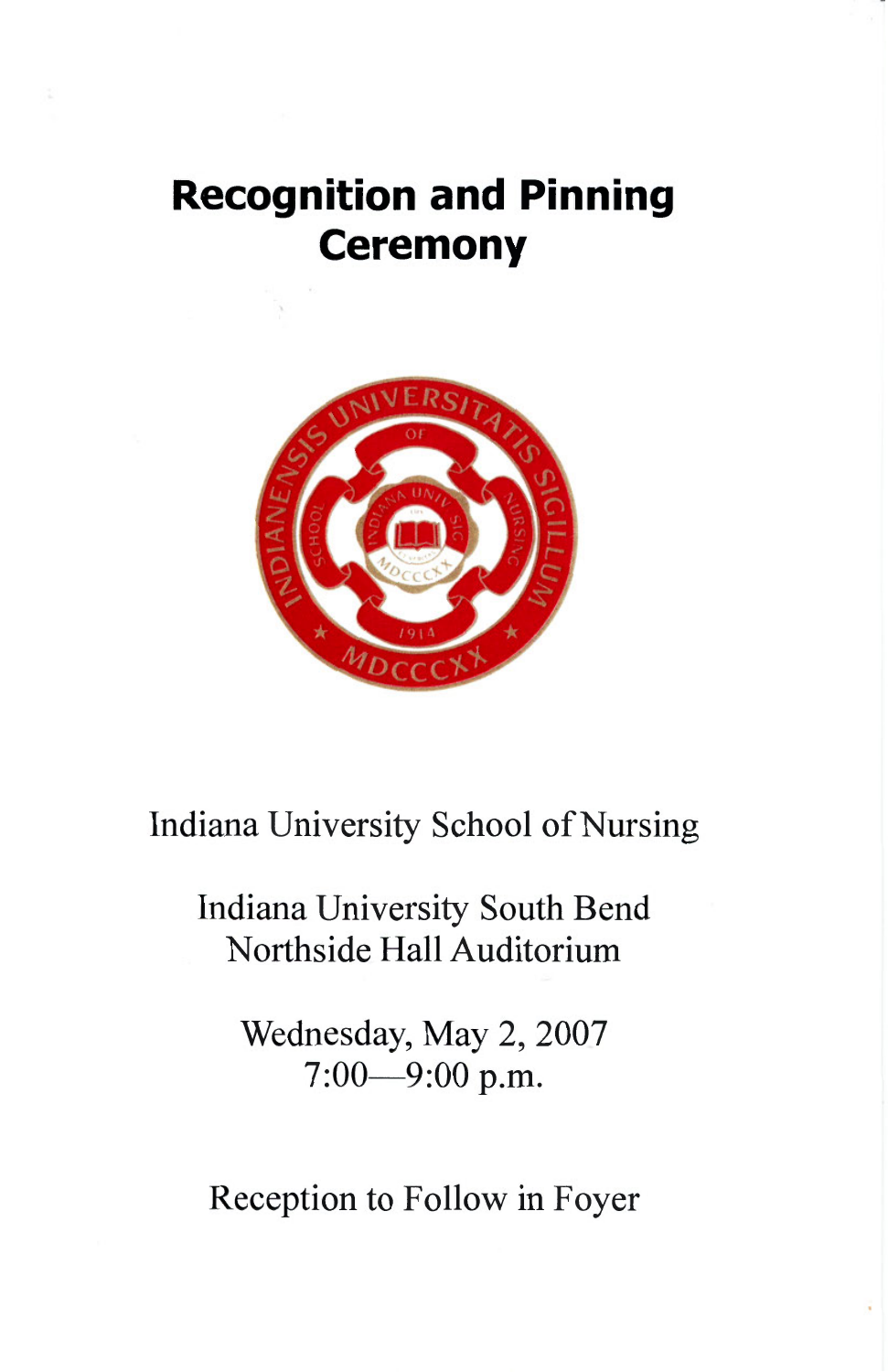#### School of Nursing Seal

The Indiana University School of Nursing Seal was adopted in 1970 on the observance o£ the 150th Birthday o£ the University.

The Inner circle, including its shape, is taken from the seal of Indiana University, adopted in 1841. The open book is symbolic of education. Lux Et Veritas, Latin for the light and truth, is the motto of the University.

A ribbon-design border with the inscription "School of nursing" surrounds the inner circle and is adapted from the original school pin.

At the bottom of the border is 1914, the year of the opening of the school. The solid border surrounding the School of Nursing Seal, taken from the University Seal, has the inscription "Indianensis Universitatis Sigillum MDCCCXX." The translation is "Seal of Indiana University, 1820," the founding year of the University.

#### School of Nursing Pin

Graduates of the baccalaureate program receive School of Nursing pins which share many similarities and serve to bond together Indiana University alumni. In the center of the pin is the seal of Indiana University. An openness exists between the replica of the seal and outer circle, which designates the School of Nursing and the year the School of Nursing was founded, 1914.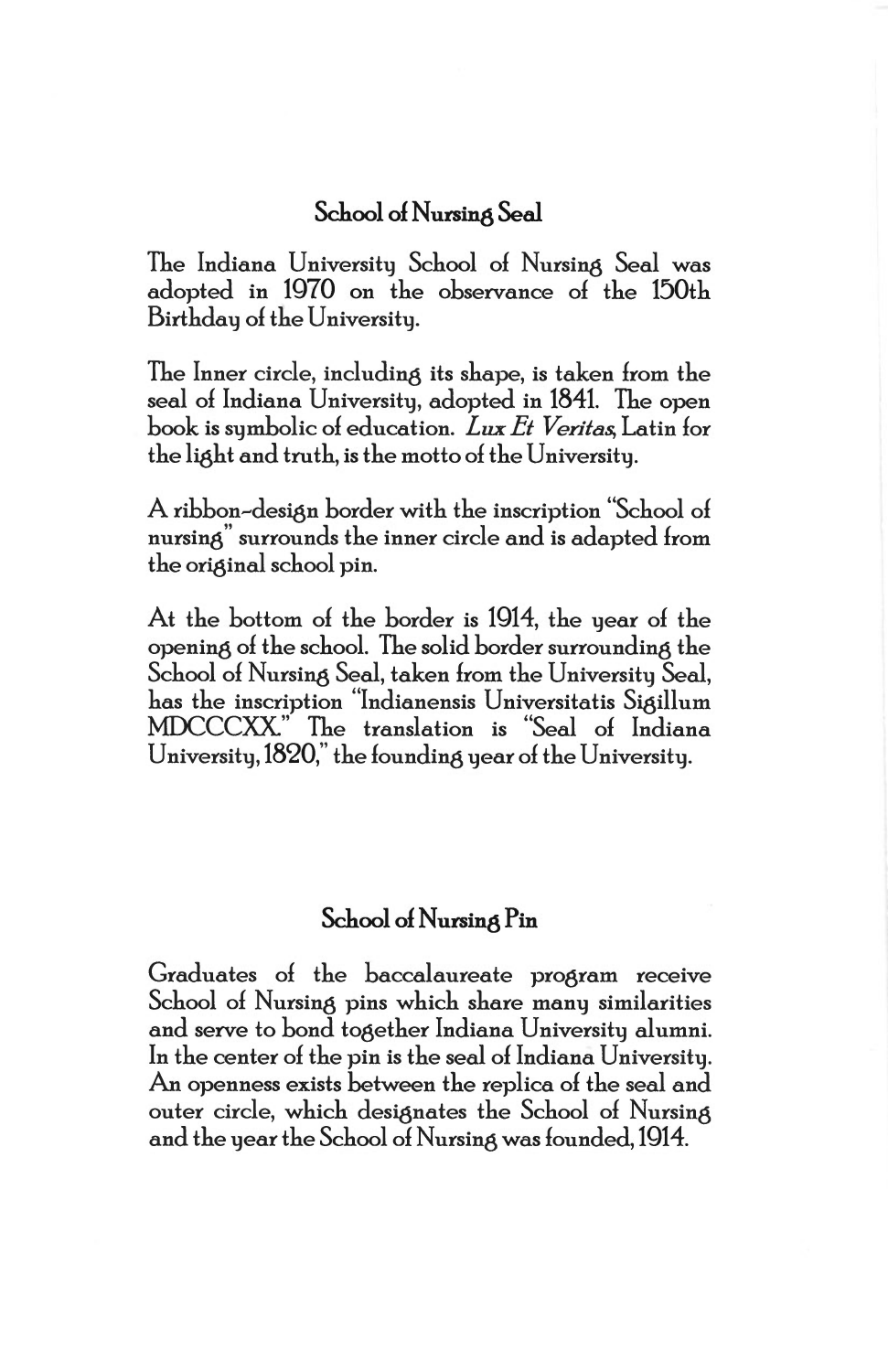### Program

Introduction

Welcome

Alumni Greetings

Opening Remarks

Colleen Kelley President of the Faculty

Marcy Orr

Sue Anderson **IU South Bend Alumni Association** 

Alfred J. Guillaume, Jr. Vice Chancellor for Academic Affairs Mary Jo Regan-Kubinski Dean, Division of Nursing and Health Professions

Presentation of Awards Scholarships and Honors

Pinning Ceremony

Presentation of Class Gift

Candle Lighting Ceremony

Florence Nightingale Pledge

Brandon Leszczynski Nichole Rose

Dean Regan-Kubinski

Angie Mattern Rachel Snyder

E.J. Fenner Barbara Keith LuAnn Woodrick

Gretchen Karling Scott Lenig

Farwell

Amanda Abigt~Hansen

Recessional Audience Please Remain Seated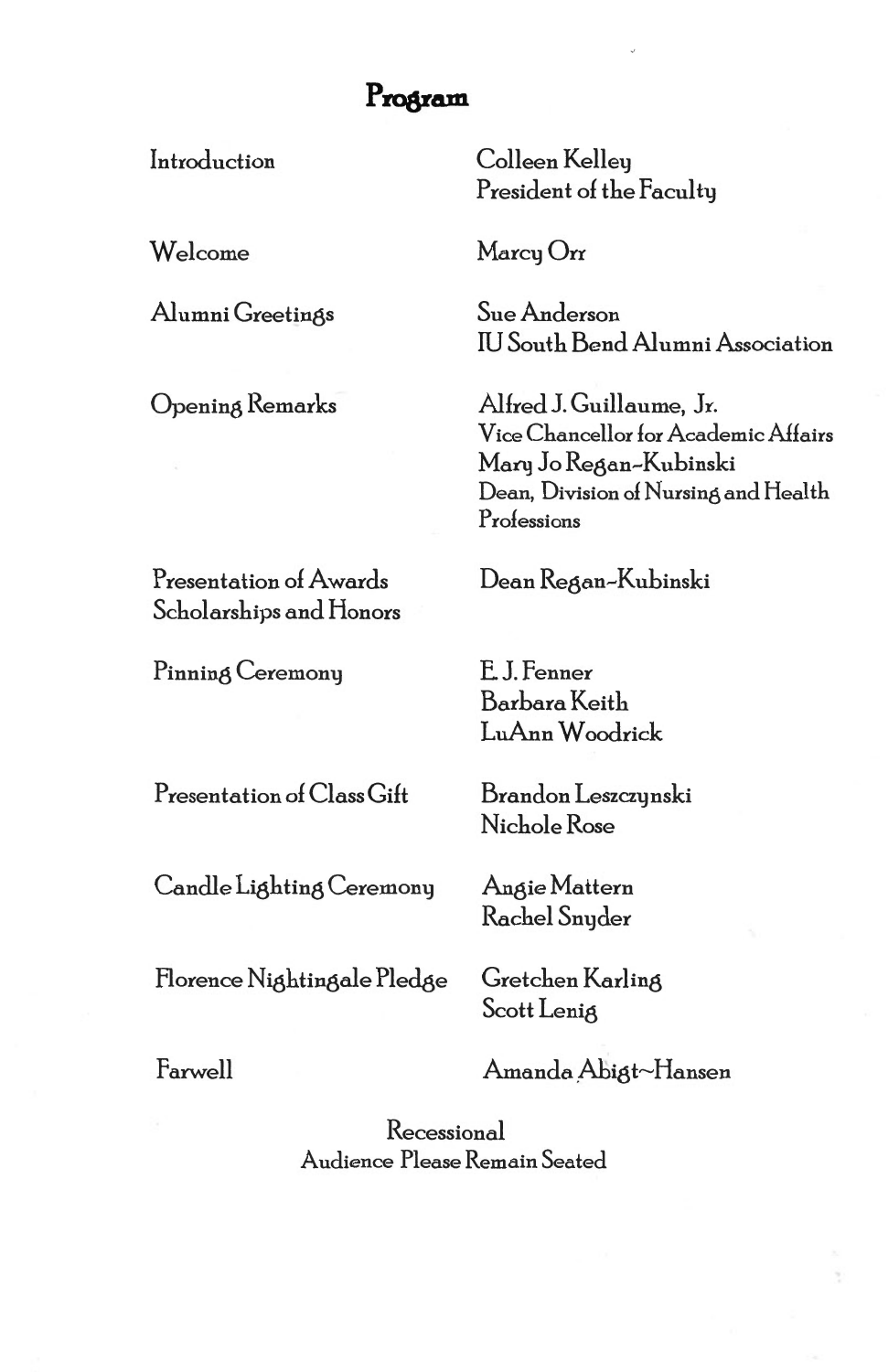#### **Bachelor o£ Science in Nursing Degree Graduates**

Blanca Esther Aquilera Alice A Andere Kirsten Lyn Bailey Jessica A Davis Anne E Cartee Ashley May Haas Amanda M. Abigt-Hansen Angela Jayne Hedman Jennifer Lea Jackson Gretchen Marie Karling Scott K. Lenig Brandon S. Leszczynski Doreen M. Little Angela Marie Mattern Shannon L. Murphy Jamie Layne Nulty Marcy A Orr Crystal Dawn Protzman Emily Elizabeth Ratkiewicz Nichole Raquel Rose Lori Anne Schrock Brooke C. Showalter Dominique M. Sigsbee Rachel Lyn Snyder Jessica Lynn Waiters

#### **Bachelor o£ Science in Nursing Degree Graduates £or Prior Registered. Nurses**

Deidre A. Coffeu TonyaRDemeke Angela Robin Mann JudiL.Shaw Shiree A Stanford Tara L. Stanton Blair Renee Stover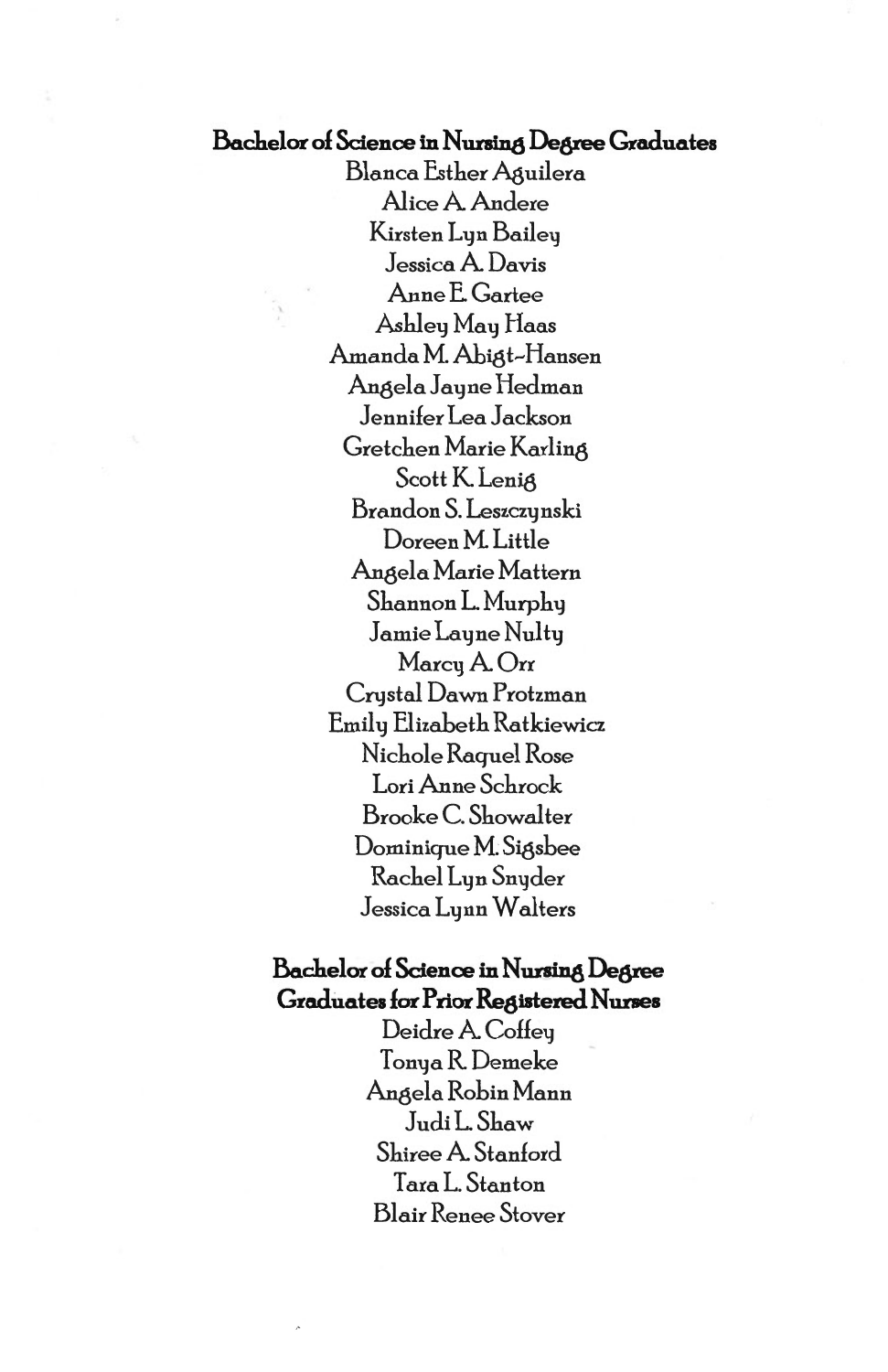#### **Highest Academic Distinction**

Deidre Coffey, RN Angela Hedman Tonya Demeke, RN Gretchen Karling Aneela Mann, RN

#### **High Academic Distinction**

Kirsten Bailey Ashley liaas Blair Stover, RN

#### **Academic Distinction**

Jennifer Jackson Lori Schrock Shannon Murphy Rachel Snyder

Jessica Davis Crystal Protzman Jessica Walters

> **Honors Diploma**  Angela Hedman

#### **Clinical :Excellence Awards**

Deidre Coffey, RN Lori Schrock

#### **Sigma Theta Tau International Sociehj, Alpha Chapter**

Deidre Coffey, RN Angela Hedman Tonya Demeke, RN Doreen Little

## **Who's Who Among Students in American Universities and Colleges**

Angela Hedman Marcy Orr

**Nursing 2000, Northern lnduma Oraantzation o£ Nune &ecutivee Scholarahip**  Nichole Rose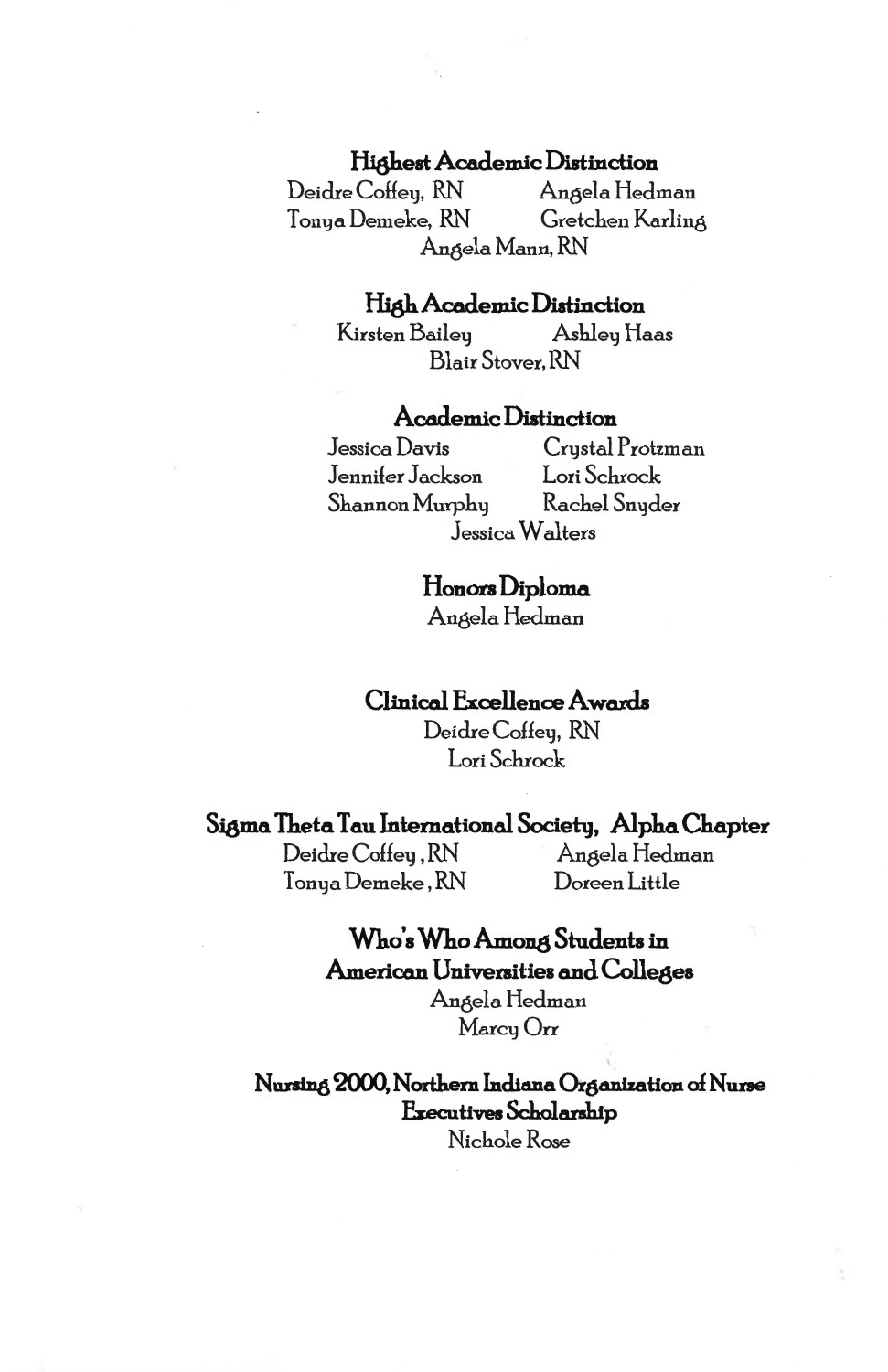# **Indiana. Univenitg South Bend**  School of Nursing Faculty

Dr. Marion Broome University Dean, School of Nursing

Dr. Mary Jo Regan-Kubinski, Dean, Division of Nursing and Health Professions Indiana University South Bend

| Sue Anderson               | Barbara J. Keith         |
|----------------------------|--------------------------|
| Dr. Mary Basolo-Kunzer     | Colleen M. Kelley        |
| Glenda Davidson            | Marta Makielski          |
| Dr. Teresa M. Dobrzykowski | Dr. Cynthia D. Sofhauser |
| E.J. Fenner                | <b>Tara Stokes</b>       |
| Dr. Patricia R. Henry      | Patricia Trethewey       |
| Sharon Imes                | Mary Kay Welle           |
| <b>Sharon Jones</b>        | LuAnn Woodrick           |
|                            |                          |

## **Associate Faculty**

Judy Anne Bellville Kristine Flora. Dawn Berger Christine Hawkins Gregory Bingaman Elizabeth Schalliol Jennifer Teasley

#### **School of Nursing Staff**

Janet Gilroy Laurie Riddle Shelley Hadden Shirley Salzgeber Millie Sinha. Sandy Stutzman